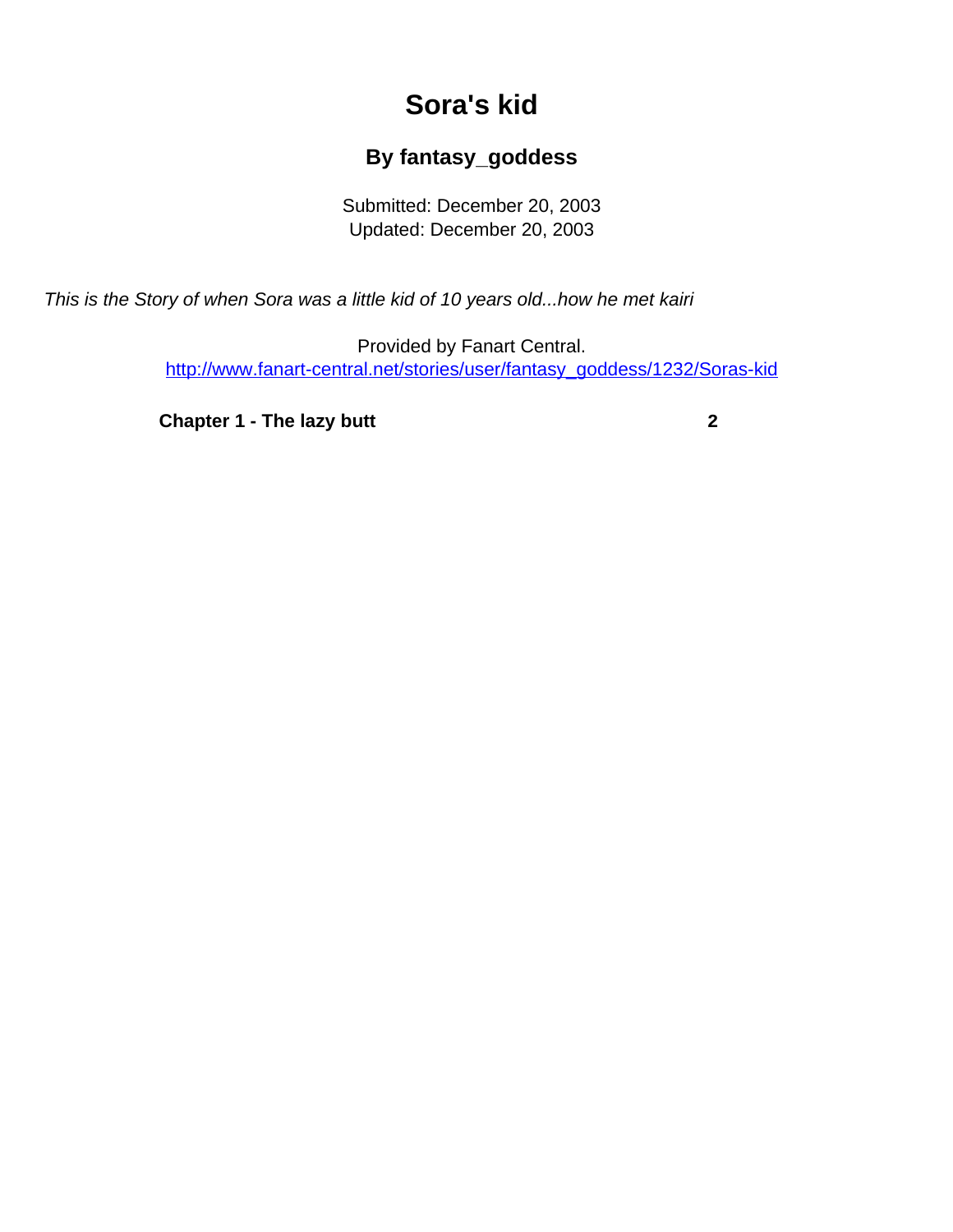## **1 - The lazy butt**

<span id="page-1-0"></span>It was a sunny morning on Destiny's Islands. Sora is 10 years old and still in bed by 12:07 at noon. "Sora! Dinner's ready!" his mom called at him. Sora lifted his blanket over his head to block the sun from his eyes and said,"How about 30 minutes!" loud enough for his mom to hear him. Suddenly, he heard footsteps coming from the stairs towards his room. "Sora, Its going to turn cold. I made you some chili."his mom said entering his room and turning on his light which brightened the room."Mom" Sora said,"Give me at least ten minutes,". "Tell that to the chili, chili get cold fast! Now get out of bed!". "NO!" Sora said putting his pillow over his head. "Come on Sora, if you don't get out of bed now, I'll have to force you downstairs, 1-" his mom said throwing his blankets on the floor. "MOM!" Sora said trying to touch his blankets. "2" she continued, she threw his pillow on the floor. "M-O-M! My eyes! The sun!" he said one hand trying to block the sun from his eyes and the other on his hair trying to lower his static in his hair."3! Now come on!" his mom said starting to tickle him,"Lazy butt! Your hair is a mess!". "OK! OK! Im com-coming! S-Stop it!" Sora said jumping out of bed. Sora put his clothes on and slowly went downstairs. "There's my boy!!"Sora's father said as he entered the kitchen, "Is Riku going to the island today?". Sora looked at his dad and said, "Hey dad, Riku said he wanted to duel with me, he said he'd make me a wooden sword, I wanna beat him for once!" He grabbed his bowl of chili and sat down at the table with his parents."I heard a new family moved in yesterday at the sky blue house that used to be for sale and there is a girl about your age that lives there and I think her name is Karie" his mom started a conversation. "Riku usually tells me what's new with things, he'll probably tell me more about her" Sora said finishing his chili and got up. "Feed the plants honey they-" his mom said being interrupted by the phone ringing. Sora picked it up and said,"Hello? Oh, hi Riku!...What? Now? Oh Ok, ill go get my boat, and don't forget my wooden sword!"then hung up and told his parents,"Im going to Destiny's Islands." he said quickly on the way to the door. Sora pushed his boat in the water and headed for Destiny's Islands. When he got there, Stephy had arrived there too and she said,"If you want I can tie up your boat too.". Sora looked at her and said,"Yeah sure" then searched for Riku. Sora went in the tree house and found Riku sitting there making a strange marking on a wooden sword. Sora sat down next to him and asked him,"Is that my sword?". Riku put his knife aside and said, "Yeah, its your sword," he pointed at the marking, "You see that? This sword is made the same as mine, the wood is very strong so you have a strong weapon. That marking represents #2 so people don't think you had the first one" Riku said laughing as Sora made a disturbed face. "Anyway, you can have it now, I just finished it a while ago at home then I came here and made that marking. Wanna duel now?" Riku said giving Sora the wooden sword and took out his. Sora took it and smiled,"Yeah!". They went on the beach and counted from 1 to 3 and started the duel. The first four hits was scored by Riku then Sora got a little angry so he stopped trying to defend himself and started attacking Riku and he found out that he was better at hitting then defending. Sora had scored 3 hits then Riku had finished him off. Sora and Riku collapsed themselves on the sand. Sora was breathing heavily and said,"Am I better then I was before?"he asked Riku. Riku sat up and said,"A little, you should practice with Stephy, she's way easier". Sora turned his head and said, "Stephy is easy, Tidus is a little harder then her but now, I think you and I are the same.". "No way! You'd never stand a chance winning against me!"Riku said grabbing his sword and heading into the sea. "Riku..."Sora said as Riku turned around and a wave was coming up behind him. Riku quickly said, "Grab my hand, and come here, ill make sure you won't fall when the wave hits,"Riku took out his hand and Sora grabbed it and Riku pulled him in the water. "Hold your breath!"Riku said as quickly as possible then held his breath. Sora took a deep breath then the wave hit causing Sora to lose his breath.